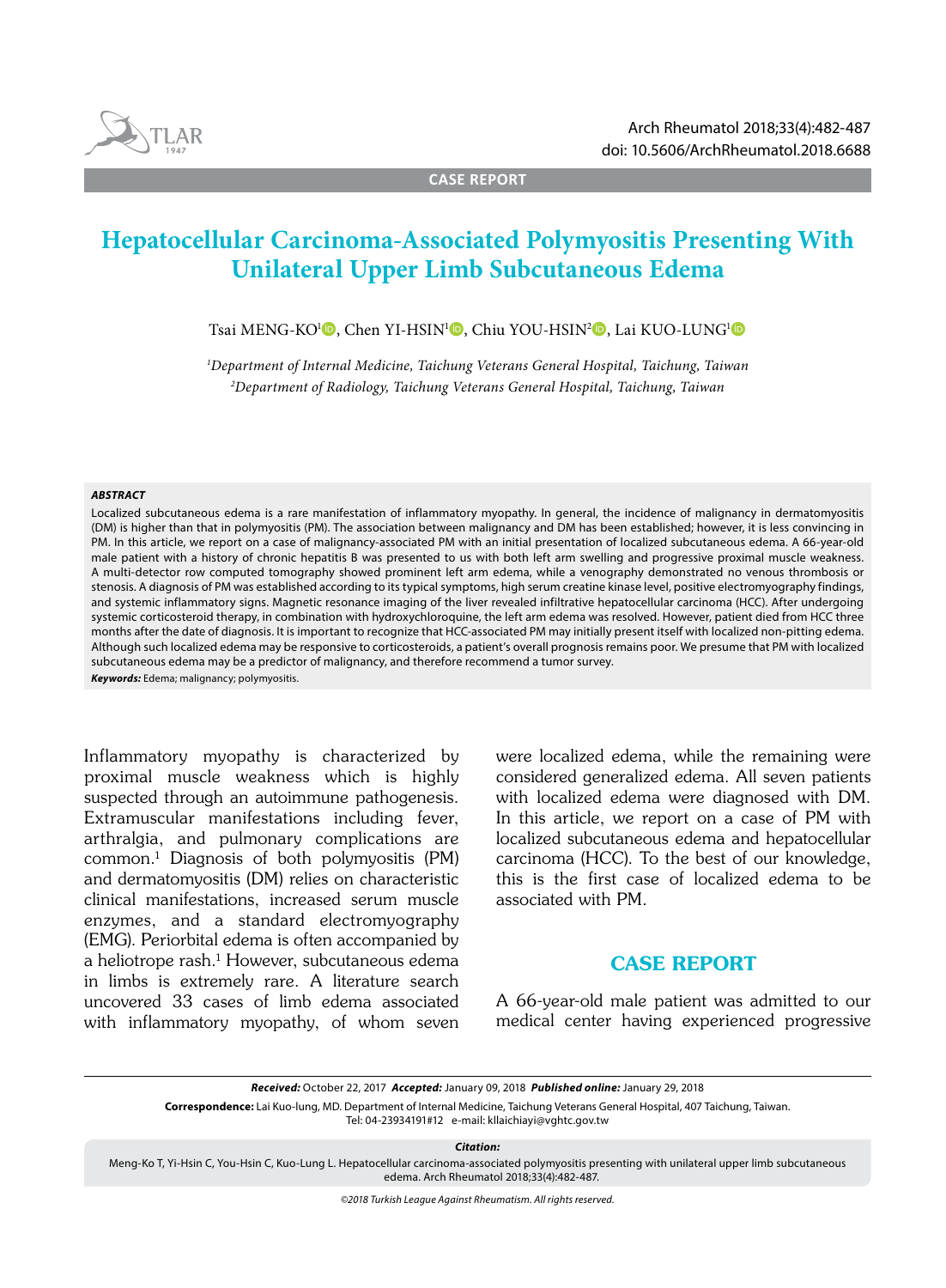

Figure 1. (a) Multi-detector row computed tomography demonstrates subcutaneous edema of left arm without any obvious soft tissue edema of chest wall. (b) Prominent subcutaneous edema of left arm without thickened fascia or swollen muscle.

proximal symmetric muscle weakness and myalgia for six weeks, along with left arm swelling and pain for three weeks. He was a hepatitis B virus (HBV) carrier without any regular follow-ups. Otherwise, he displayed no human immunodeficiency virus infection, alcohol abuse or recent illegal drug administration. Upon arrival, his vital signs were stable without showing any cardiopulmonary distress. A physical examination demonstrated prominent non-pitting edema at his left arm and forearm without any signs of redness, warmth, or tenderness. No palpable neck or axillary lymphadenopathy was found. A neurological examination resulted in a muscle power score of four in the thighs and arms. The patient's sensation was intact and the deep tendon reflexes were normal. There was no typical rash resulting from DM or signs of Raynaud phenomenon. Laboratory values included C-reactive protein at 1.1 mg/dL, creatine kinase (CK) level of 4,325 U/L, lactate dehydrogenase of 446 U/L, and aspartate aminotransferase of 231 g/dL. Thyroid function, renal test results, and electrolyte levels were within normal limits. The antinuclear antibody titer was 1:80, displaying a fine speckled pattern (positive ≥1:160). The anti-Jo-1 antibody was negative. The electromyographic findings showed abnormal electrical irritability and short duration consistent with inflammatory myopathy. A nailfold capillary microscope revealed avascular zones and enlarged loops which supported the diagnosis of PM. This retrospective case study was approved by our Institution Review Board (protocol number: CE17124B).

Multi-detector row computed tomography showed prominent subcutaneous edema at the left upper arm and forearm (Figure 1). No venous thrombosis or stenosis was noted



Figure 2. (a) A magnetic resonance imaging of liver. Multiple nodules and mass occupied at right lobe of liver, with more on S5 and S6. High signals evident in T<sub>2</sub>-weighted image. **(b)** A magnetic resonance imaging of liver. Heterogeneous low signals in T<sub>1</sub>-weighted image, with mild and heterogeneous enhancement in arterial phase. (c) A magnetic resonance imaging of liver with a mild wash-out pattern in venous phase. Stenosis of right main portal vein with internal soft tissue signal. These image findings confirm diagnosis of infiltrative hepatocellular carcinoma.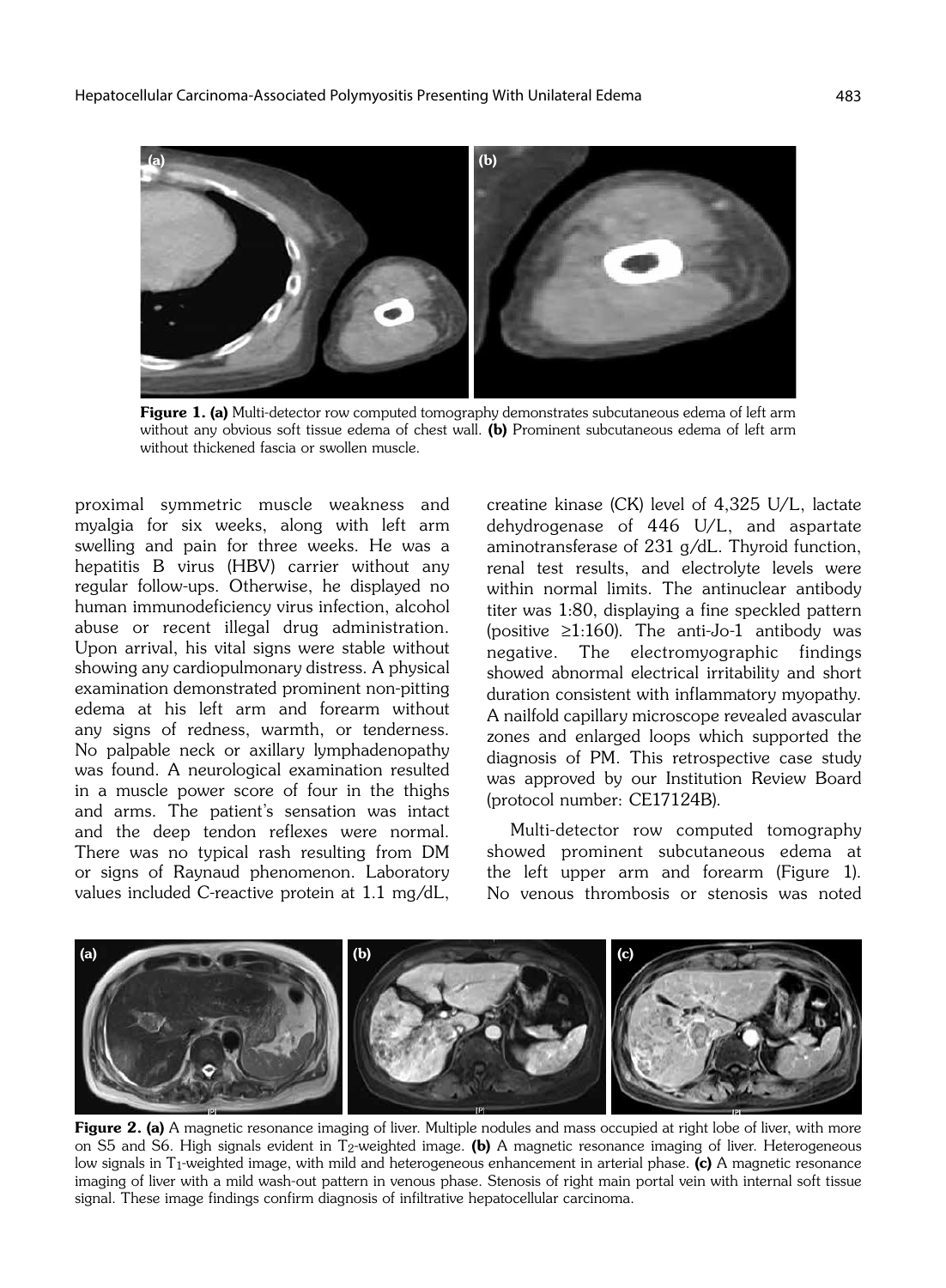during a venography. The patient had active hepatitis B with reactive hepatitis B surface antigen and HBV viral load of 244,000 IU/mL. High alpha-fetal protein (960 ng/mL) was noted. The malignancy survey identified infiltrative HCC through magnetic resonance imaging of the liver (Figure 2). The patient was treated with baraclude for HBV and sorafenib for HCC.

The patient's left upper limb edema gradually improved through the use of intravenous dexamethasone at a dose of 5 mg twice daily (equivalent to 0.7 mg/kg/day of prednisolone). This was followed by an oral dose of methylprednisolone at 16 mg per day (equivalent to 0.3 mg/kg/day of prednisolone). The patient's muscle weakness also improved, and he experienced a continuous decrease in his blood CK level (866 U/L on day 13). Hydroxychloroquine 400 mg per day was administered for immunomodulation. The patient was discharged on the  $13<sup>th</sup>$  day of his hospital stay. During the two-month outpatient follow-up period, no recurrence of left upper limb edema was noted, although mild fluctuations in muscle power and blood CK level were noted. He died on HCC three months after the date of diagnosis.

### **DISCUSSION**

This case involved PM with HCC, along with localized subcutaneous non-pitting edema in the left arm. The clinical, laboratory, and EMG evaluations were all compatible with PM. We researched the causes of both pitting and nonpitting edema (e.g., hypothyroidism, renal failure, congestive heart failure, liver cirrhosis, and deep vein thrombosis) but all were unremarkable. The patient's localized non-pitting edema was recovered through treatment using systemic corticosteroid and hydroxychloroquine.

Bohan and Peter criteria2 have been the most widely-used classification criteria for inflammatory myopathies over the past decades; however, several limitations have created difficulties in their interpretation. Tanimoto et al.3 proposed a new classification criteria which included eight items: (1) proximal muscle weakness, (2) elevated serum CK or aldolase levels, (3) muscle pain on grasping or spontaneous pain, (4) myogenic changes on EMG, (5) positive anti-Jo-1 antibodies, (6) nondestructive arthritis or arthralgias, (7) systemic inflammatory signs, and (8) pathological findings compatible with inflammatory myositis. When a patient meets at least four of these items, other than skin lesion items, he or she shall be classified as having PM. Our patient met the items of 1, 2, 3, 4, and 7, therefore PM was diagnosed. A muscle biopsy is a simple procedure; however, it may lead to some complications such as bruising, prolonged bleeding, or wound infection. Since prominent subcutaneous edema may result in poor wound healing,4 a muscle biopsy was not performed on our patient.

Subcutaneous edema is a very rare clinical presentation of inflammatory myopathy. To our knowledge, our case is the first to document localized edema associated with PM. We performed a review of the literature using the MEDLINE [PubMed], and included case reports, series and reviews. The search terms used included "dermatomyositis", "polymyositis", and "edema". We located 33 relevant articles published between 1982 and  $2016$ .<sup>5-26</sup> Information regarding age, distribution of edema, malignancy, treatment modality, along with responses extracted from the above articles and our case, was outlined in Table 1.

The mean age was 54.8 years (range 23-93). Nineteen patients (55.9%) were female. Eight patients (23.5%) experienced localized subcutaneous edema while 26 patients (76.5%) had generalized subcutaneous edema. Six patients (17.6%) were associated with PM, and 28 patients (79.4%) were associated with DM. The subcutaneous edema recovered spontaneously in two cases, and through corticosteroid treatment in seven cases.2,4,5,11,13,20,23 Immunosuppressants for these patients included azathioprine, methotrexate, cyclophosphamide, or mycophenolate mofetil (n=9) and tacrolimus (n=2). Thirteen cases received intravenous immunoglobulin.7,10,14-18,21,22 Our case received the medium dose of corticosteroid in adjunction with hydroxychloroquine, and the clinical response in resolving localized edema was good.

In general, the incidence of malignancy in DM was higher than that in PM. The association between malignancy and DM was established; however, it is less convincing in PM. A nationwide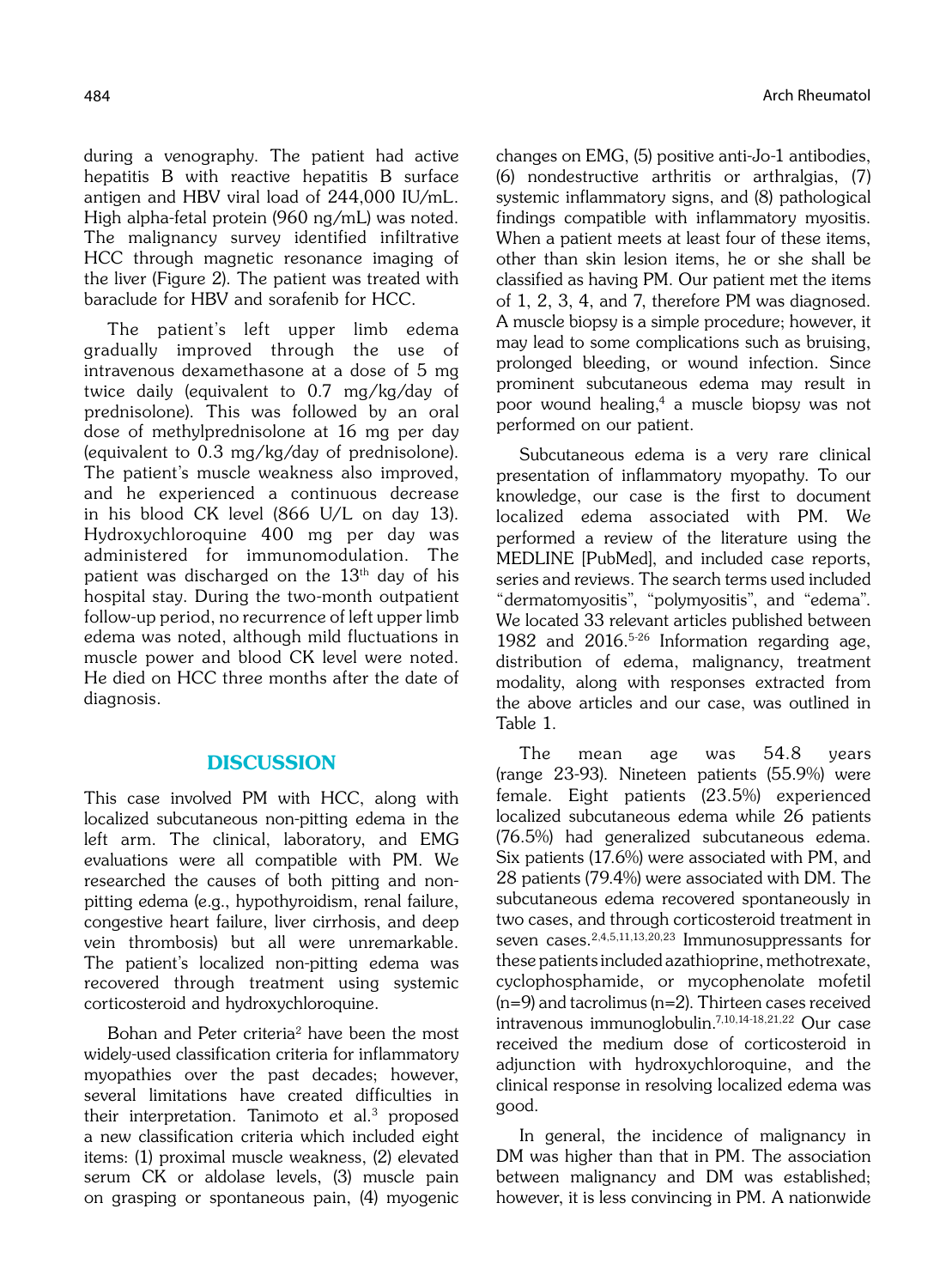| <b>Table 1.</b> Literature review of inflammatory myopathy and subcutaneous edema |           |                           |                          |                                                                    |                                                        |            |                |
|-----------------------------------------------------------------------------------|-----------|---------------------------|--------------------------|--------------------------------------------------------------------|--------------------------------------------------------|------------|----------------|
| Case<br>no                                                                        | Diagnosis | Age (year)/<br><b>Sex</b> | Distribution of<br>edema | Malignancy                                                         | Treatment modality                                     | Response   | Reference      |
| $\mathbf{1}$                                                                      | PM        | 73/M                      | Generalized              | NA                                                                 | Pd, AZA                                                | Death      | $\sqrt{2}$     |
| 2                                                                                 | PM        | 32/M                      | Generalized              | NA                                                                 | Pd                                                     | Resolution | 2              |
| 3                                                                                 | PM        | 52/M                      | Generalized              | NA                                                                 | Pd, AZA                                                | Death      | 2              |
| 4                                                                                 | PM        | 65/M                      | Generalized              | NA                                                                 | Observation                                            | Resolution | 3              |
| 5                                                                                 | DM        | 62/F                      | Generalized              |                                                                    | Pd                                                     | Resolution | 4              |
| 6                                                                                 | PM        | 56/M                      | Generalized              |                                                                    | P <sub>d</sub>                                         | Resolution | 5              |
| 7                                                                                 | DM        | 27/F                      | Localized                |                                                                    | Pd, AZA                                                | Resolution | 6              |
| 8                                                                                 | DM        | 31/M                      | Generalized              |                                                                    | Pd, hydrocortisone, IVIG                               | Resolution | 7              |
| 9                                                                                 | DM        | 63/M                      | Localized                |                                                                    | Observation                                            | Resolution | 7              |
| 10                                                                                | DM        | 54/M                      | Localized                |                                                                    | MPL, MTX                                               | Resolution | 8              |
| 11                                                                                | <b>DM</b> | 78/F                      | Localized                |                                                                    | Pd, MTX                                                | Resolution | 9              |
| 12                                                                                | DM        | 40/M                      | Generalized              |                                                                    | Pd, IVIG                                               | Death      | 10             |
| 13                                                                                | DM        | 78/F                      | Generalized              |                                                                    | Pd                                                     | Resolution | 11             |
| 14                                                                                | DM        | 29/F                      | Generalized              | NA.                                                                | Pd, MPL, CYC                                           | Death      | 12             |
| 15                                                                                | DM        | 55/F                      | Localized                | Breast cancer 6 years ago                                          | Pd                                                     | Resolution | 13             |
| 16                                                                                | DM        | 48/F                      | Generalized              |                                                                    | MPL, MTX, IVIG                                         | Resolution | 14             |
| 17                                                                                | DM        | 61/F                      | Generalized              | Cervical tumor on PET                                              | Pd, AZA, MMF, IVIG                                     | Resolution | 15             |
| 18                                                                                | DM        | 62/M                      | Generalized              | NA                                                                 | Pd, MTX                                                | Resolution | 16             |
| 19                                                                                | DM        | 23/F                      | Generalized              | NA.                                                                | Pd, MTX, IVIG                                          | Resolution | 16             |
| 20                                                                                | DM        | 38/F                      | Generalized              | NA                                                                 | Pd, MTX, IVIG                                          | Resolution | 16             |
| 21                                                                                | DM        | 38/M                      | Localized                | NA                                                                 | MTX, IVIG                                              | Resolution | 16             |
| 22                                                                                | DM        | 52/F                      | Generalized              |                                                                    | Pd, MTX, AZA, CYC, IVIG                                | Resolution | 17             |
| 23                                                                                | DM        | 38/M                      | Generalized              |                                                                    | Pd, hydrocortisone, MTX,<br><b>IVIG</b>                | Resolution | 18             |
| 24                                                                                | DM        | 57/F                      | Generalized              | NA                                                                 | <b>MPL</b>                                             | Death      | 19             |
| 25                                                                                | <b>DM</b> | 44/F                      | Generalized              |                                                                    | Pd, MPL                                                | Resolution | 20             |
| 26                                                                                | DM        | 47/F                      | Generalized              |                                                                    | Pd, MPL, AZA, IVIG,<br>tacrolimus                      | Resolution | 21             |
| 27                                                                                | DM        | 72/F                      | Generalized              | Colon cancer 3 years ago                                           | Pd, IVIG                                               | Death      | 22             |
| 28                                                                                | <b>DM</b> | 73/M                      | Localized                | Urothelial carcinoma and<br>prostate adenocarcinoma<br>in the past | Pd, AZA, IVIG                                          | Resolution | 22             |
| 29                                                                                | DM        | 47/F                      | Generalized              |                                                                    | Pd, AZA                                                | Resolution | 22             |
| 30                                                                                | <b>DM</b> | 80/F                      | Generalized              | Endometrial carcinoma in<br>the past                               | Pd. AZA                                                | Resolution | 22             |
| 31                                                                                | DM        | 93/F                      | Generalized              | Gastric tumor on PET-CT                                            | Pd, MPL, IVIG                                          | Death      | 22             |
| 32                                                                                | DM        | 67/F                      | Generalized              | NA.                                                                | P <sub>d</sub>                                         | Resolution | 23             |
| 33                                                                                | DM        | 62/M                      | Generalized              | <b>NA</b>                                                          | Pd, Tacrolimus                                         | Resolution | 23             |
| 34                                                                                | PM        | 66/M                      | Localized                | HCC on MRI                                                         | Intravenous dexamethasone,<br>MPL, hydroxych-loroquine | Resolution | Our<br>patient |

PM: Polymyositis; NA: Data were not available; Pd: Prednisolone; AZA: Azathioprine; DM: Dermatomyositis; IVIG: Intravenous immunoglobulin;<br>MPL:Methylprednisolone;MTX:Methotrexate;CYC:Cyclophosphamide;PET:Positronemissionto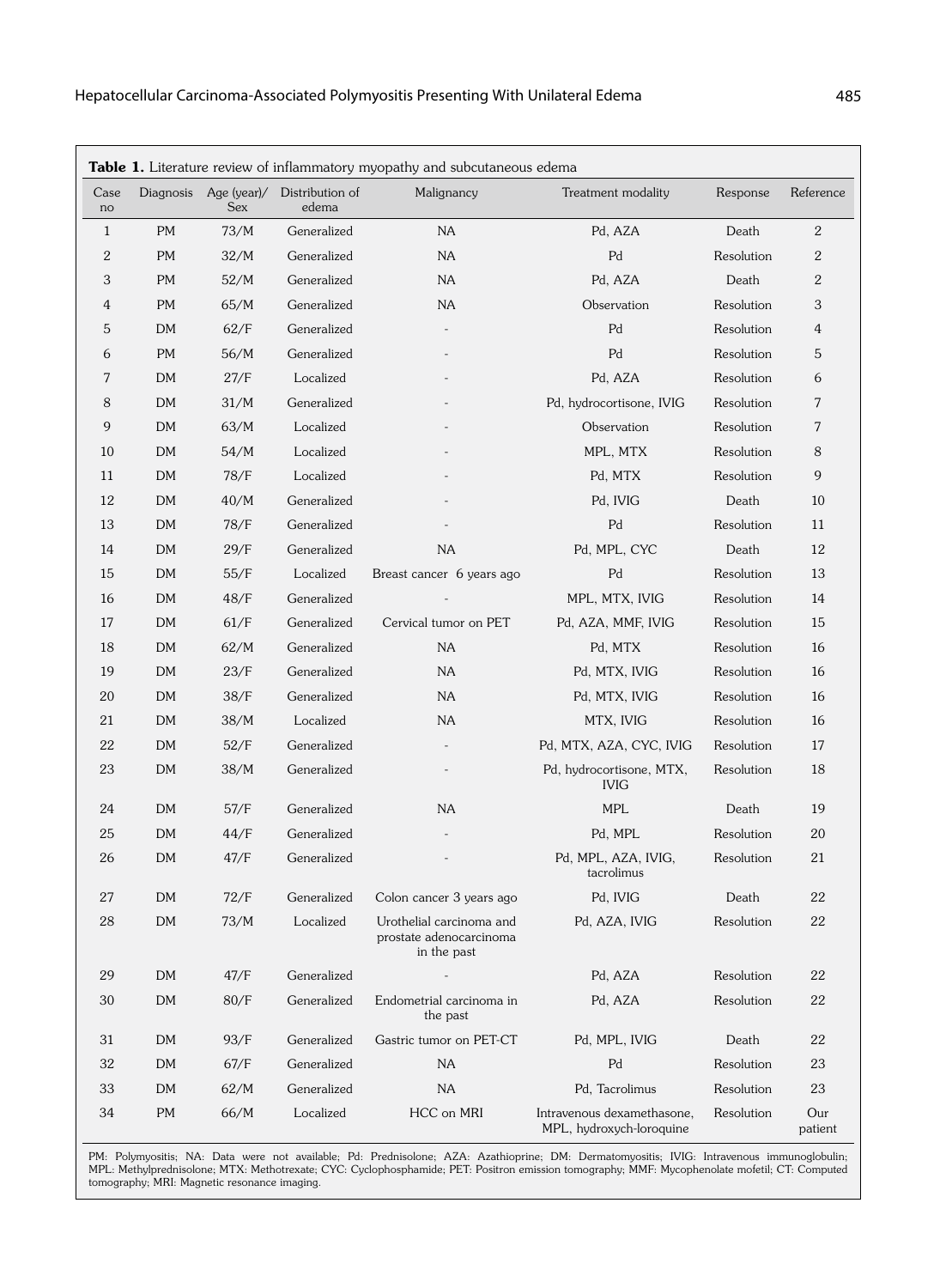cohort study of the relationship between malignancy and inflammatory myopathy in Taiwan showed an incidence of 4.4% in PM and 9.4% in DM.<sup>27</sup> As for our review, the prevalence of malignancy in PM- and DM-associated subcutaneous edema was 50% (1/2) and 10% (2/20), respectively. The recognition of malignancy could be either through tissue pathology or imaging. Twelve cases were without mention of tumor survey, while four with a past malignancy without recurrence were excluded from the analysis. There is a considerable risk of malignancy in patients with both inflammatory myopathy and subcutaneous edema; therefore, a comprehensive tumor survey is recommended.

The pathophysiology of edema has been well documented, and includes Starling forces, change in capillary permeability, reduction of effective arterial volume, renal factors, and the renin-angiotensin-aldosterone system, along with natriuretic peptides. However, the mechanism of subcutaneous edema for inflammatory myositis remains unclear. Lymphatic blockage has been proposed as the cause of severe edema.<sup>22</sup> Another possible cause is widespread active vasculitis.15 Most patients with cancer-associated dermatomyositis display antibodies to the nuclear matrix protein-2 (NXP-2).<sup>28</sup> Rogers et al.<sup>29</sup> demonstrated a novel relationship between the NXP-2 antibody and peripheral edema in adult DM patients. However, the cause of peripheral edema in DM patients remains unclear, and thus requires further investigation.

#### Declaration of conflicting interests

The authors declared no conflicts of interest with respect to the authorship and/or publication of this article.

#### Funding

The authors received no financial support for the research and/or authorship of this article.

#### REFERENCES

- 1. Dalakas MC. Inflammatory muscle diseases. N Engl J Med 2015;372:1734-47.
- 2. Bohan A, Peter JB. Polymyositis and dermatomyositis (first of two parts). N Engl J Med 1975;292:344-7.
- 3. Tanimoto K, Nakano K, Kano S, Mori S, Ueki H, Nishitani H, et al. Classification criteria for polymyositis and dermatomyositis. J Rheumatol 1995;22:668-74.
- 4. Thomas Hess C. Checklist for factors affecting wound healing. Adv Skin Wound Care 2011;24:192.
- 5. Venables GS, Bates D, Cartlidge NE, Hudgson P. Acute polymyositis with subcutaneous oedema. J Neurol Sci 1982;55:161-4.
- 6. Lyon-Caen O, Bouche P, Chaunu MP, Duyckaerts C, Vitoux JF. Acute polymyositis with spontaneously regressive subcutaneous edema. Apropos of a case. Rev Neurol (Paris) 1985;141:749-52.
- 7. Nitsche A, San Agustín PG, Amado V, Prina AP, Corsaro G. Trunk and abdominal wall edema in dermatomyositis. Medicina (B Aires) 1988;48:331-2.
- 8. Andonopoulos AP, Gogos CA, Tzanakakis G. Subcutaneous edema: an "unrecognized" feature of acute polymyositis. Rheumatol Int 1993;13:159-61.
- 9. Smyth AE, Bell AL, Crone M. Acute oedematous dermatomyositis. Ann Rheum Dis 2000;59:575.
- 10. Gorelik O, Almoznino-Sarafian D, Alon I, Rapoport MJ, Goltsman G, Herbert M, et al. Acute inflammatory myopathy with severe subcutaneous edema, a new variant? Report of two cases and review of the literature. Rheumatol Int 2001;20:163-6.
- 11. Thurairajah P, Browne S, Bondeson J. A painful swollen calf. J R Soc Med 2003;96:236-7.
- 12. Mroué KH, Sharara NH, Rbeiz JG, Arayssi TK. A case of edematous dermatomyositis. J Rheumatol 2003;30:2722-3.
- 13. Werner de Castro GR, Appenzeller S, Bértolo MB, Costallat LT. Acute dermatomyositis with subcutaneous generalized edema. Clin Rheumatol 2006;25:898-900.
- 14. Ito Y, Kawabata D, Yukawa N, Yoshifuji H, Usui T, Tanaka M, et al. Severe subcutaneous generalized edema in a patient with dermatomyositis. Mod Rheumatol 2007;17:171-3.
- 15. Dunkley L, Jawad ASM. Subcutaneous oedema as a presenting feature of polymyositis/dermatomyositis: a poor prognostic indicator? Grand Rounds 2007;7:21-5.
- 16. Rafailidis PI, Kapaskelis A, Falagas ME. Periorbital and facial swelling due to dermatomyositis. CMAJ 2007;176:1580-1.
- 17. Lee KH, Lim SR, Kim YJ, Lee KJ, Myung DS, Jeong HC, et al. Acute dermatomyositis associated with generalized subcutaneous edema. Rheumatol Int 2008;28:797-800.
- 18. Haroon M, Eltahir A, Harney S. Generalized subcutaneous edema as a rare manifestation of dermatomyositis: clinical lesson from a rare feature. J Clin Rheumatol 2011;17:135-7.
- 19. Chai Y, Bertorini TE, Li YD, Mitchell C, Guan H. Limb edema and anasarca associated with severe dermatomyositis: report of four cases. Neuromuscul Disord 2011;21:439-42.
- 20. Jung KD, Kim PS, Park HY, Kim CR, Byun JY, Lee DY, et al. Dermatomyositis associated with generalized subcutaneous edema and Evans syndrome. J Am Acad Dermatol 2012;66:144-7.